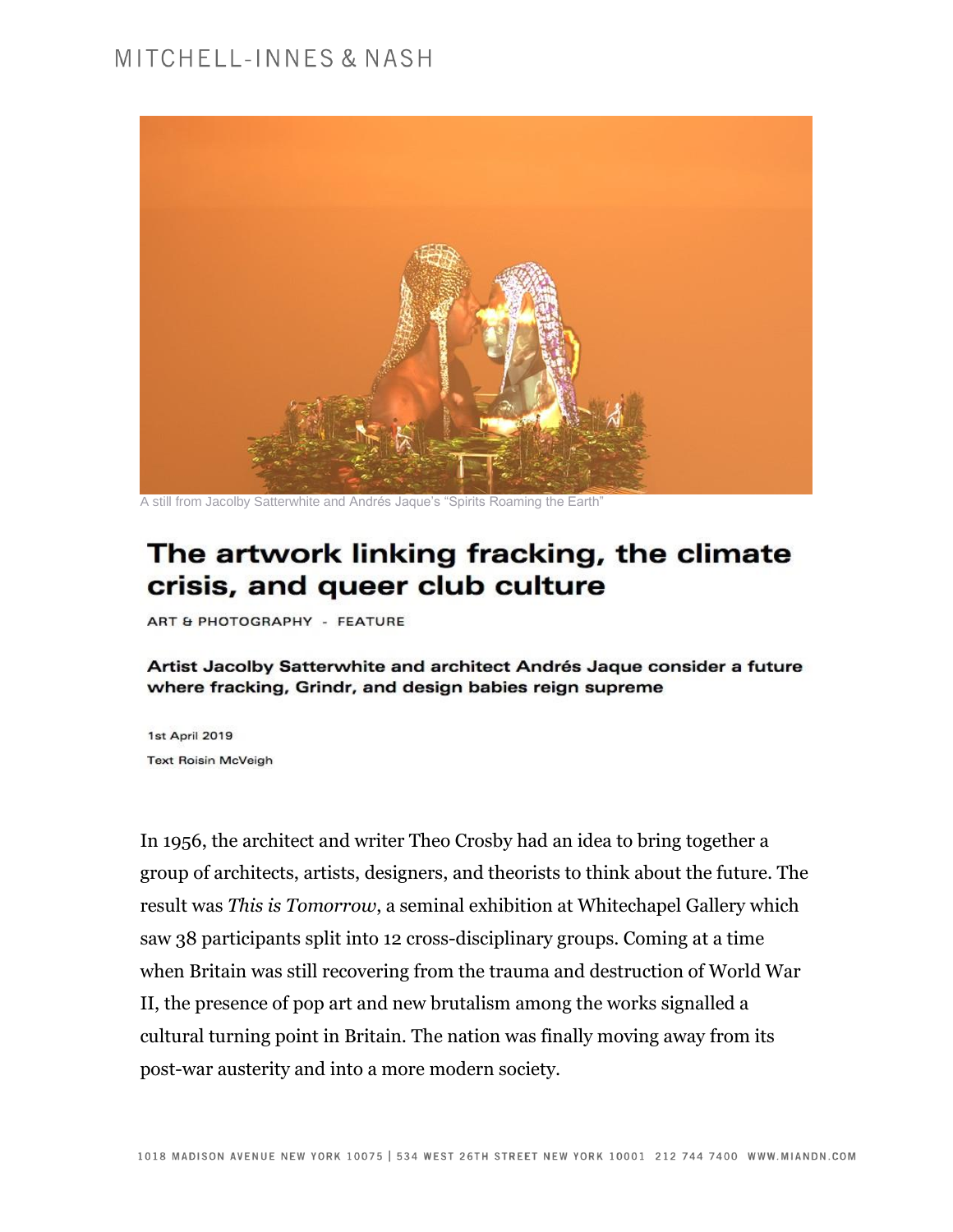Sixty-three years later, [Whitechapel Gallery](https://www.instagram.com/whitechapelgallery/) has reimagined the landmark original, though things have taken a more dystopian turn. In a new show titled *[Is](https://www.whitechapelgallery.org/exhibitions/is-this-tomorrow/)  [This Tomorrow?](https://www.whitechapelgallery.org/exhibitions/is-this-tomorrow/)* the London institution has paired together 10 international artists and architects to explore some of the 21st century's most urgent issues. Two of these collaborators are [Andrés Jaque](https://www.instagram.com/andres_jaque/) and [Jacolby Satterwhite.](https://www.instagram.com/jacolbysatt/) Jaque is an architect. In 2003 he founded the [Office for Political Innovation,](https://officeforpoliticalinnovation.com/) a transdisciplinary agency focused on architectural projects which bring "inclusivity into daily life". Satterwhite's artistic practice combines video, performance, 3D animations, and archival material to create multi-layered afrofuturistic environments. Most recently, he was a contributing director for Solange's *[When I Get Home](https://www.dazeddigital.com/music/article/43567/1/solange-releases-companion-film-to-accompany-new-album-when-i-get-home)*.

Their collaborative artwork, "Spirits Roaming the Earth", uses developments in architecture and public space, such as [fracking](https://www.dazeddigital.com/fracking) and the gentrification of [queer](http://www.dazeddigital.com/tag/queer-culture)  [culture](http://www.dazeddigital.com/tag/queer-culture) in [New York City,](https://www.dazeddigital.com/tag/new-york) to give visibility to the often invisible effects of late capitalism. In connecting the dots between seemingly far-flung developments, the artists reveal the corrosive thread neoliberalism is weaving through society, eroding not just the natural environment, but also forms of community and human connection.

We spoke to collaborators Jaque and Satterwhite about the redistribution of power, what publicness means today and re-queering the future.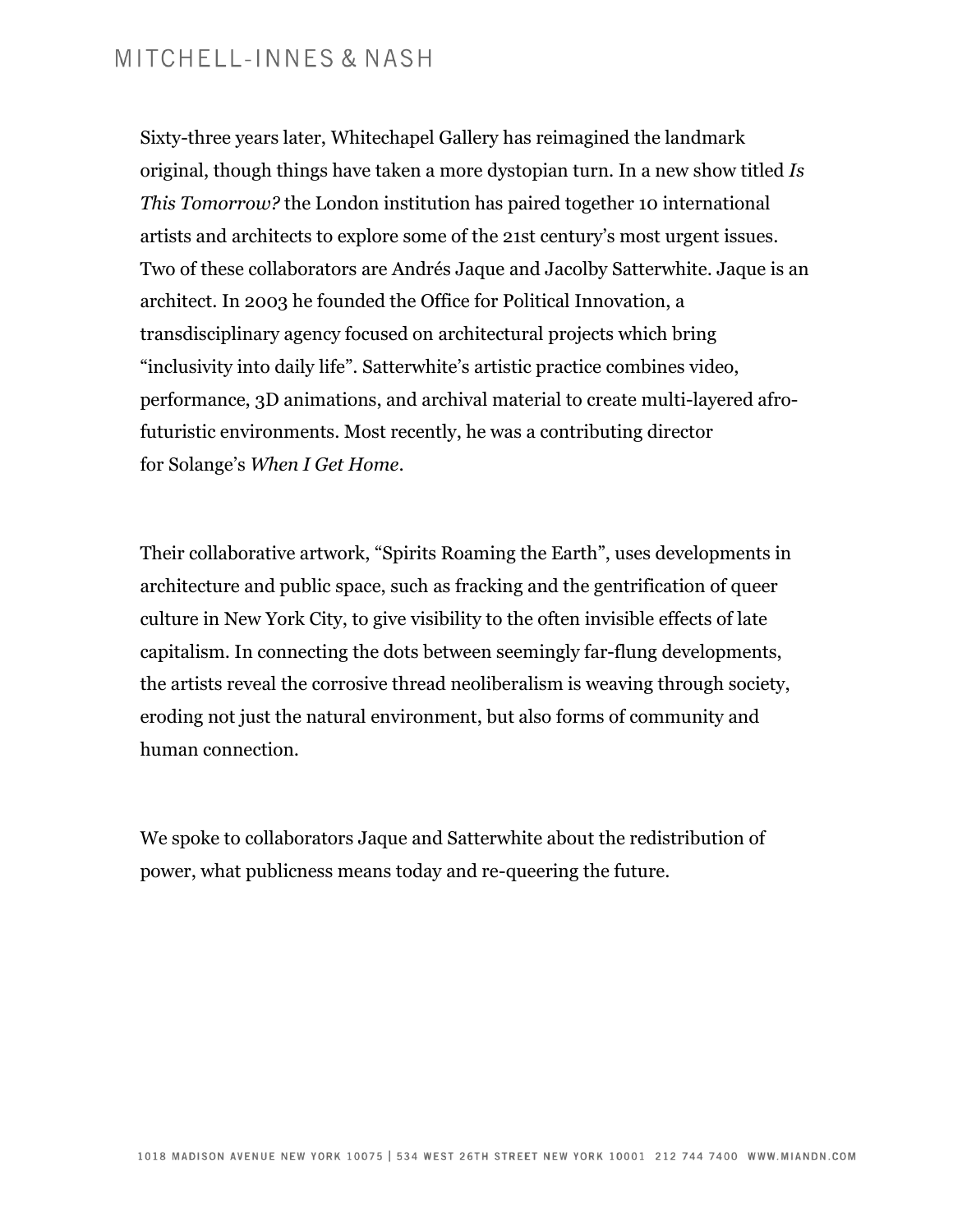

#### **How did you prepare for the exhibition? In what ways were you influenced by the original** *This Is Tomorrow* **staged in 1956, if at all?**

**Andrés Jaque:** The original *This Is Tomorrow* was part of a series of movements in the intersection of arts and architecture, to redefine the fields' engagement with the environmental and the social as interdependent layers of reality. This interest in environment and science grew from a need felt by artists and architects, to make sense of a universe where the moon, the earth, nuclear power, and viruses were transforming what existence was about.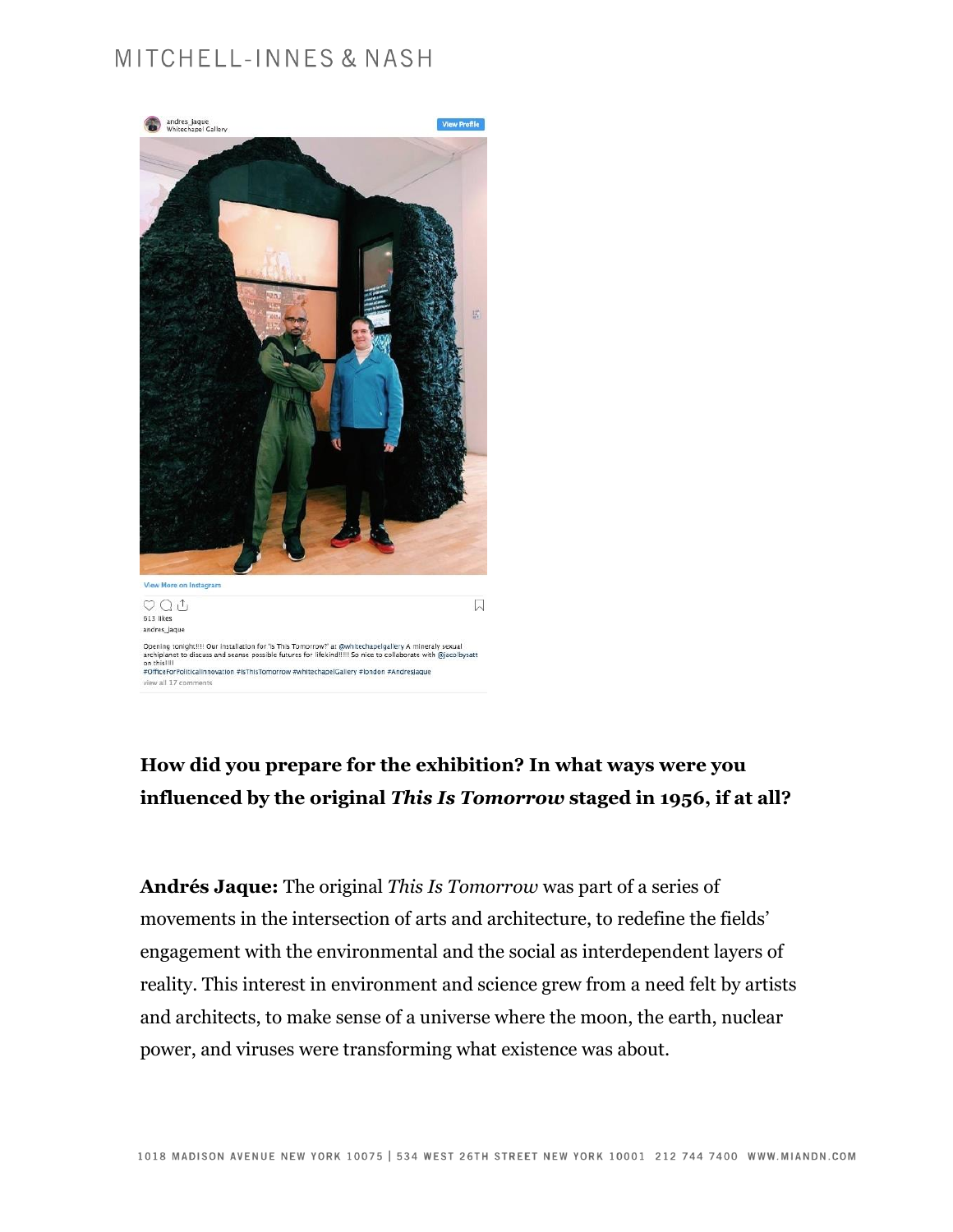Today, we face a similar situation. The climate crisis and its association with the growth of inequality, the lack of agency among state bodies and massive planetary migrations, is again posing questions around how humans engage environmentally. We no longer share a universe. We inhabit multiverses that segregate us rather than unite us. This is the major difference our work operates in.

**Jacolby Satterwhite:** After studying the history of the exhibition and having a suite of meetings with Andrés, it became evident that the project would build itself naturally, because of the congruence of our work and the similarities in our conceptual threading. Like Andrés says, 'We no longer share a universe. We inhabit multiverses'. Architects and visual artists today operate behind a lens that works with the multiverses no matter how disproportionate, attempting to force a proportionate relationship with these big and small ideas in today's climate.

"The climate crisis and its association with the growth of inequality... is again posing questions around how humans engage environmentally" – Andrés Jaque

The work brings together the seemingly disparate subjects of queer desire and fracking, among others. What drew you to these topics in particular?

**Andrés Jaque:** Fracking in Susquehanna Valley, Pennsylvania grew so New York could transition from coal to natural gas. Fracking pollutes at the place where gas is extracted, but then it provides a gas that does not pollute at the place where it is burnt. By this simple process, New York found, in the last 15 years, a way to offshore its pollution to the poorer state of Pennsylvania.

As part of this, New York's increasingly bluer skies became the site where a new real estate market was built. That of the 'helicopter views' money storage condos.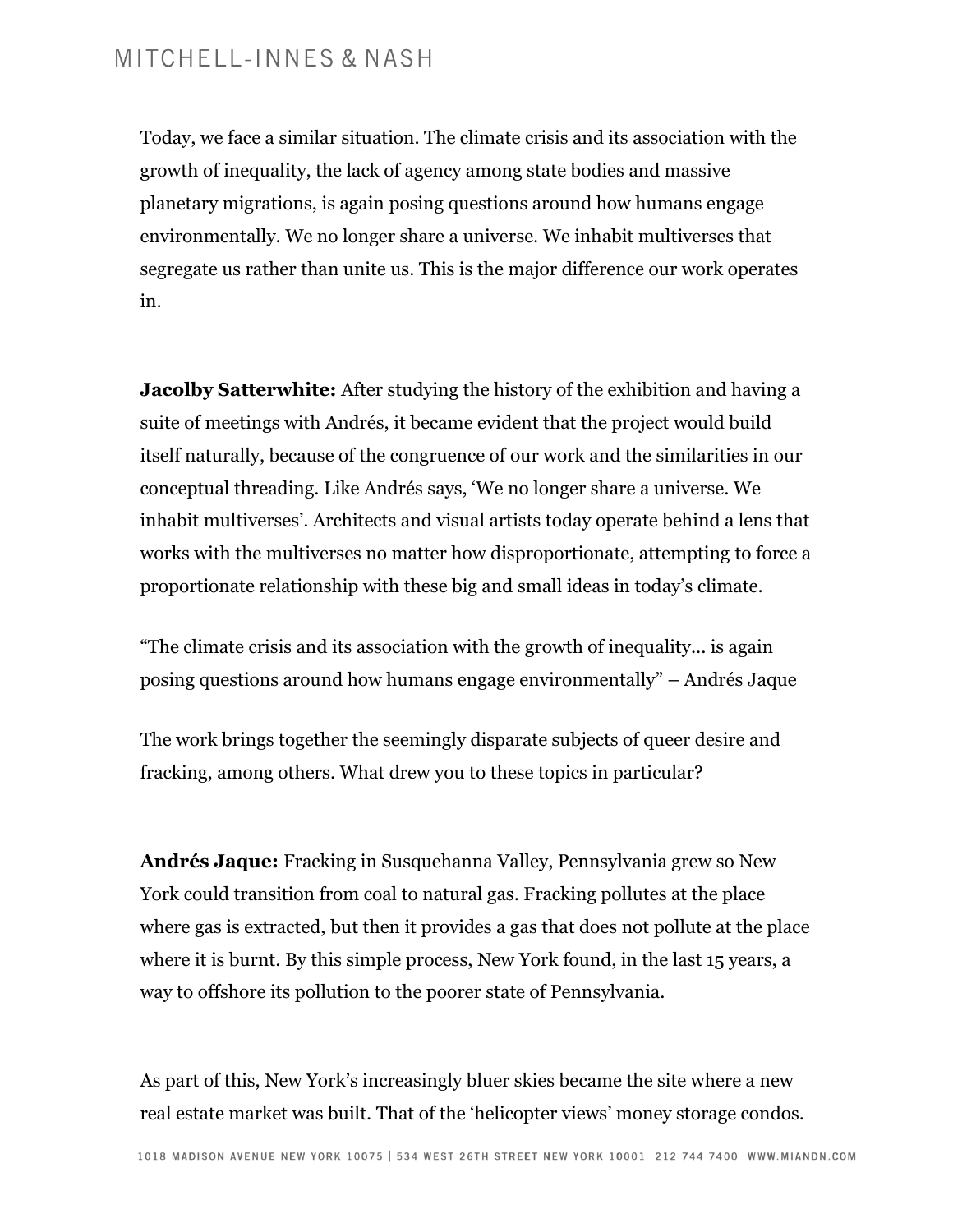These were built in the former locations of queerhoods. This development together with the arrival of hook up apps such as Grindr, ended up 'dequeening' and commodifying gay sex; to the extent that these new helicopter-view-hoods became the most desired locations for gay men to switch on their apps. Only through research did we manage to connect all these dots. This is the result of five years of intensive research that the Office for Political Innovation has been carrying out in fracking sites, in the Grindr offices in West Hollywood, and in cryobanks in New York and California. This is what cities like New York, London, and Los Angeles are becoming now, and this is what we feel we need to be confronting.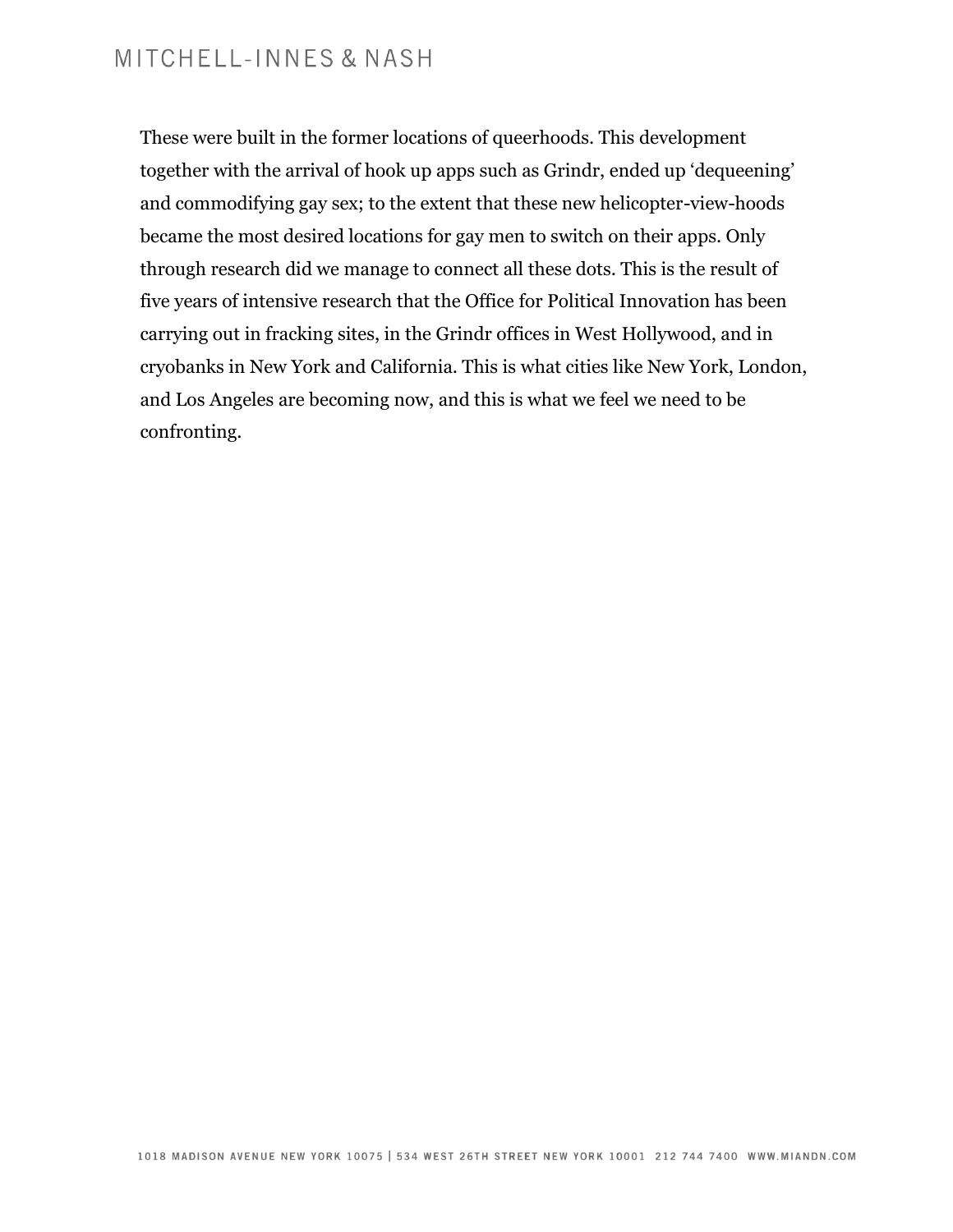

andres\_jaque<br>Whitechapel Gallery

**View Profile** 



View More on Instagram

 $T_1$ 674 likes andres jaque

'Spirits Roaming the Earth' now shown at @whitechapelgallery So glad of having collaborated with brilliant @jacolbysatt for this installation, showing where the discussion on the now and the future is happening #OfficeForPoliticalInnovation #IsThisTomorrow #WhitechapelGallery #London

view all 10 comments

**"Spirits Roaming the Earth" combines elements from both of your previous works, including Andrés' "Sex and the so-called City", while Jacolby's animations present images of queer utopia and Afrofuturism that are familiar from previous work. How did the collaboration come about and how did you decide to bring these different elements together?**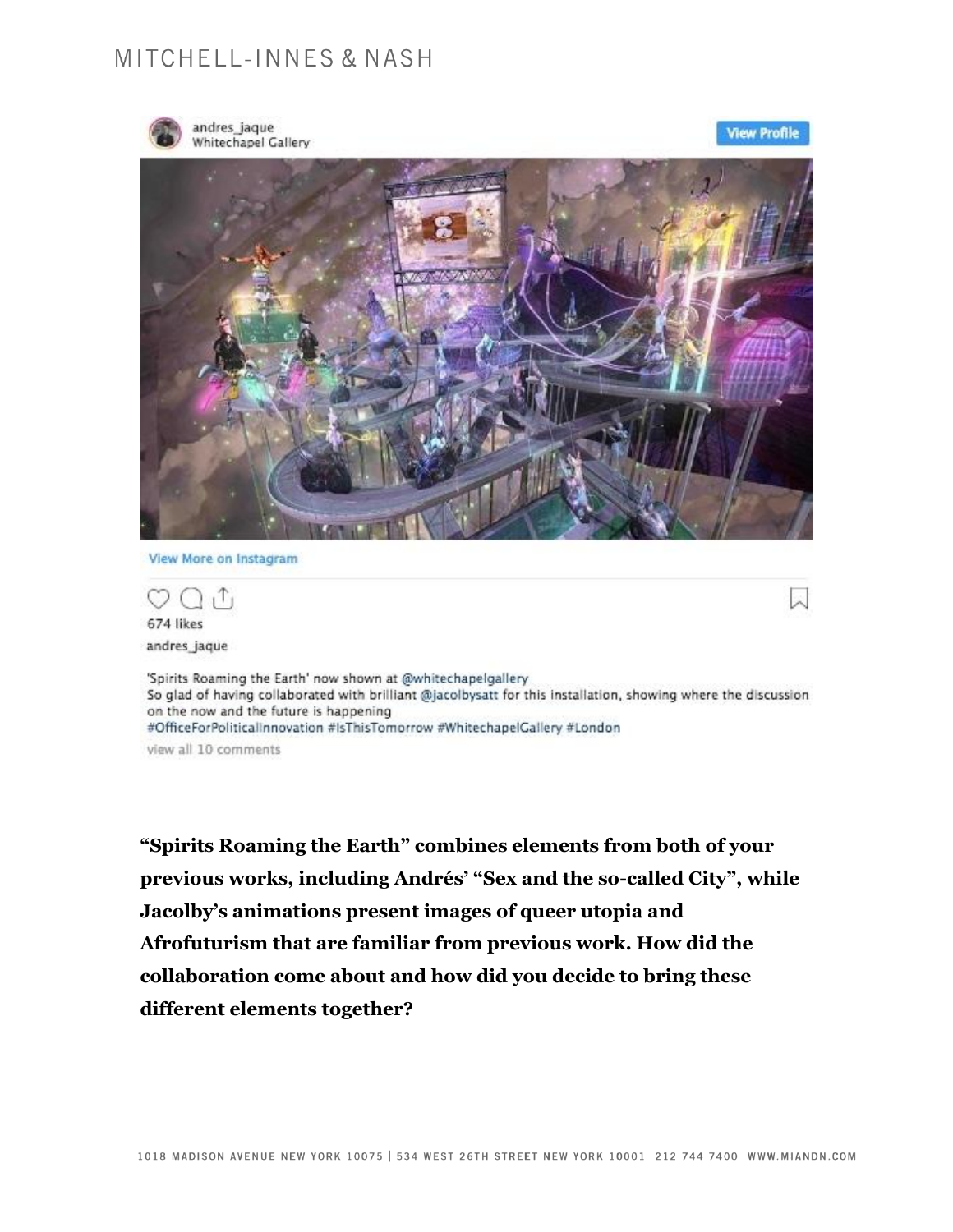**Jacolby Satterwhite:** We were both introduced to each other by the curatorial team at Whitechapel Gallery. Our proceeding creative meetings allowed us to discover that we were naturally overlapping in our theoretical models. Andrés even cited and exhibited photographic relics of my Grindr/Visionaire collaborative project at the Standard Hotel in his architectural exhibition *Sex and the So-Called City*. This intersection made us want to further explore how our mediums' mutual expressions could coincide and push those ideas. Expanding on Andrés' notions about desire-production masking the toxic processes happening underneath the surface, I carried that train of thought into my 3D animation by rendering a hybrid skyscraper that veils and unveils the pleasures and poisons of capitalism.

**Andrés Jaque:** Over the last decade, we have both been focused on the way power is now being redistributed through the relocation and territorial sorting of toxicity (fracking) and the crafting of bodily evolutions by means of an array of technologies that include genetic manipulation and cosmetics, among others things. This is all fueled by advanced capitalist forms of desire-production, that in no way make the processes happening underneath the surface readable. We believe architecture's responsibility consists of rendering those processes visible and providing platforms to intervene so that alternative responses and subversion can be introduced within. It is a form of public space making, at a time when it is not space that is at stake, but complex territorial and biopolitical processes. Politics does not happen in public squares, nowadays. If we believe in publicness, we need to render cryobanks, real state market, and fracking accountable. This is what we are doing at Whitechapel.

## **Andrés, can you talk about the term "highendcracy", how did you first become interested in this area, and what is its relevance to this exhibition?**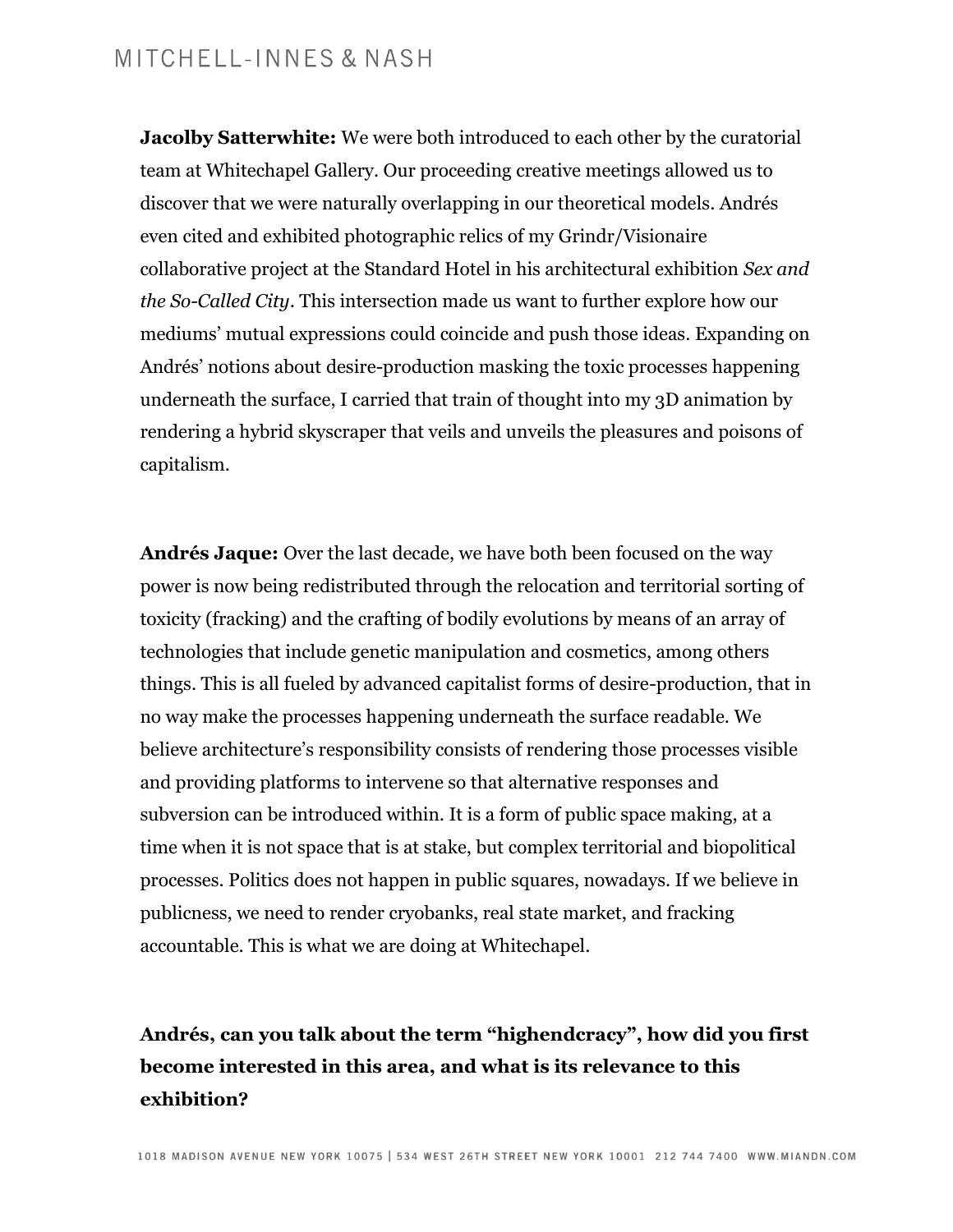**Andrés Jaque:** Cheap forms of exclusivity replaced society's pursuit of fairness. VIP, prechecking, premium, and members-only culture became the common ground in which we coexist. We have been studying projects which dispute this activity and helping many of them to become empowered in facing such social simplification hegemonies. For example, I'm fascinated by the intentionality of the community of Tween Oaks in Virginia. They are almost completely energy self-sufficient, they value domestic and child-raising labour as proper labour, and 10 per cent of the population identify themselves as gender fluid. This is only one case among many which show how much is being erased by the hegemony of what I started calling 'highendcracy'.

**The screens which host the work are contained in a mountainous structure of foliage, the blackened surface of which seems to be a dystopian representation of the Earth, perhaps covered in oil? At least, this was my observation. What was the importance of this setup? Is it intended as a kind of warning?**

**Andrés Jaque:** It was crucial to introduce this discussion not through a technocratic or minimalistic aesthetic, but through one that provides access and connects it with a broad cultural context, allowing us to make sense of this complex reality which is participated in not only by the engineering advisors of gas companies but also through toys, videogames, or activists' leaflets. These are the registers through which this is being collectively sensed. This is what we are part of. And from our own belonging to these cultural and political contexts, this is the point at which we want to intervene.

**Jacolby Satterwhite:** I particularly enjoyed how the blackened surface of the mountain resembles a decaying dental cavity being strained of its resources by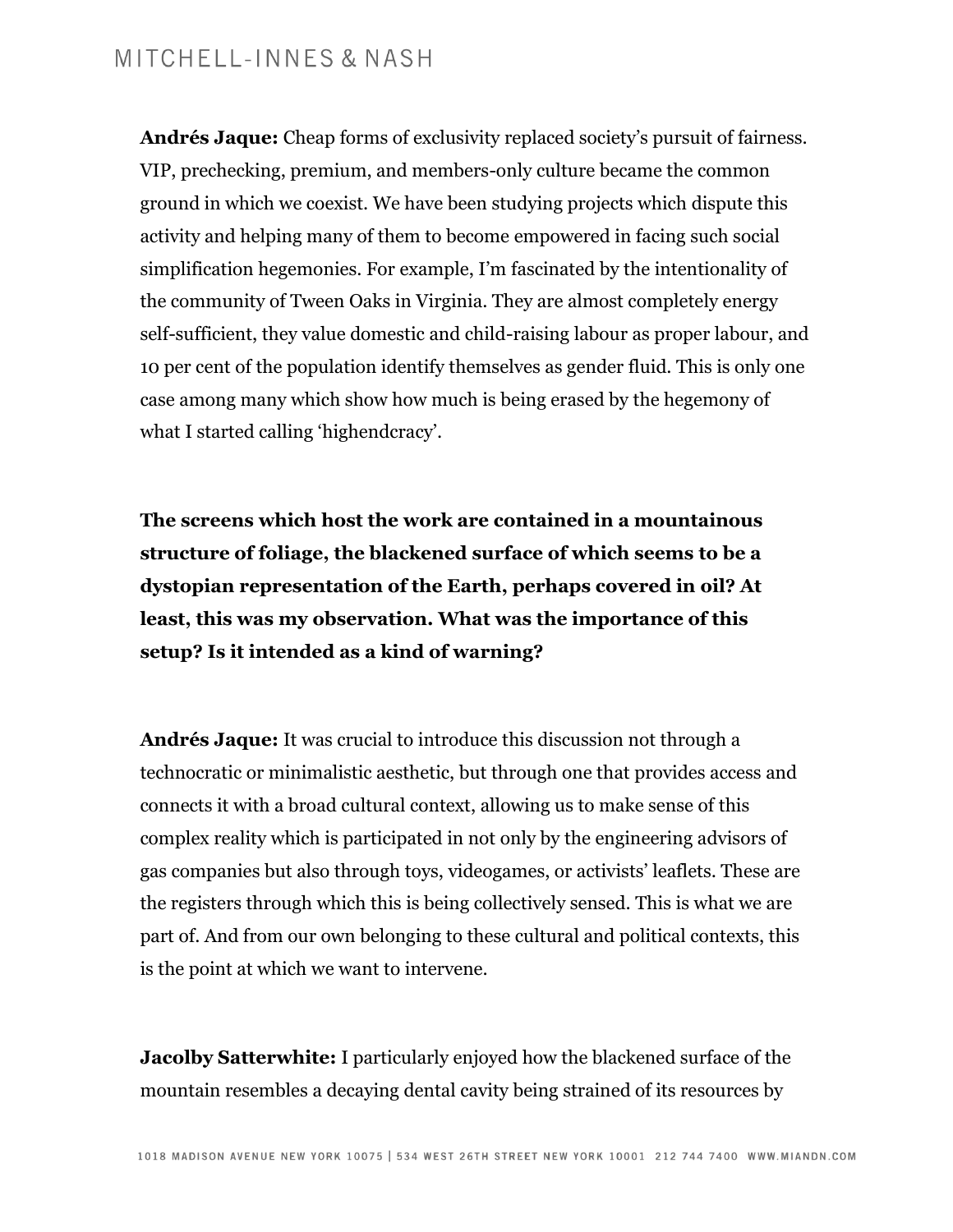the decadent excesses illustrated in the animation and footage displayed in the monitors installed within the mountain core.



"Spirits Roaming the Earth", 2019Jacolby Satterwhite and Andrés Jaque. Photography Brotherton-Lock Courtesy Whitechapel Gallery

**Jacolby, you often utilise archives in your art. Can you explain the importance of this process for you, and how it helped to shape this work in particular?**

**Jacolby Satterwhite**: I identify with the strategies of surrealist, Fluxus, and Dada artists who responded to the daunting political and media climate by making works of art that reject propaganda through the principles of gaming. When I say gaming I mean games of 'chance', 'exquisite corpse' style collaboration, performance, and interdisciplinary creation. I collect archives of performance, sound, stock imagery, and personal imagery, and produce architectural and object models in Maya, a 3D computer graphics application. This allows me to have a toy box to immerse in when mapping conceptual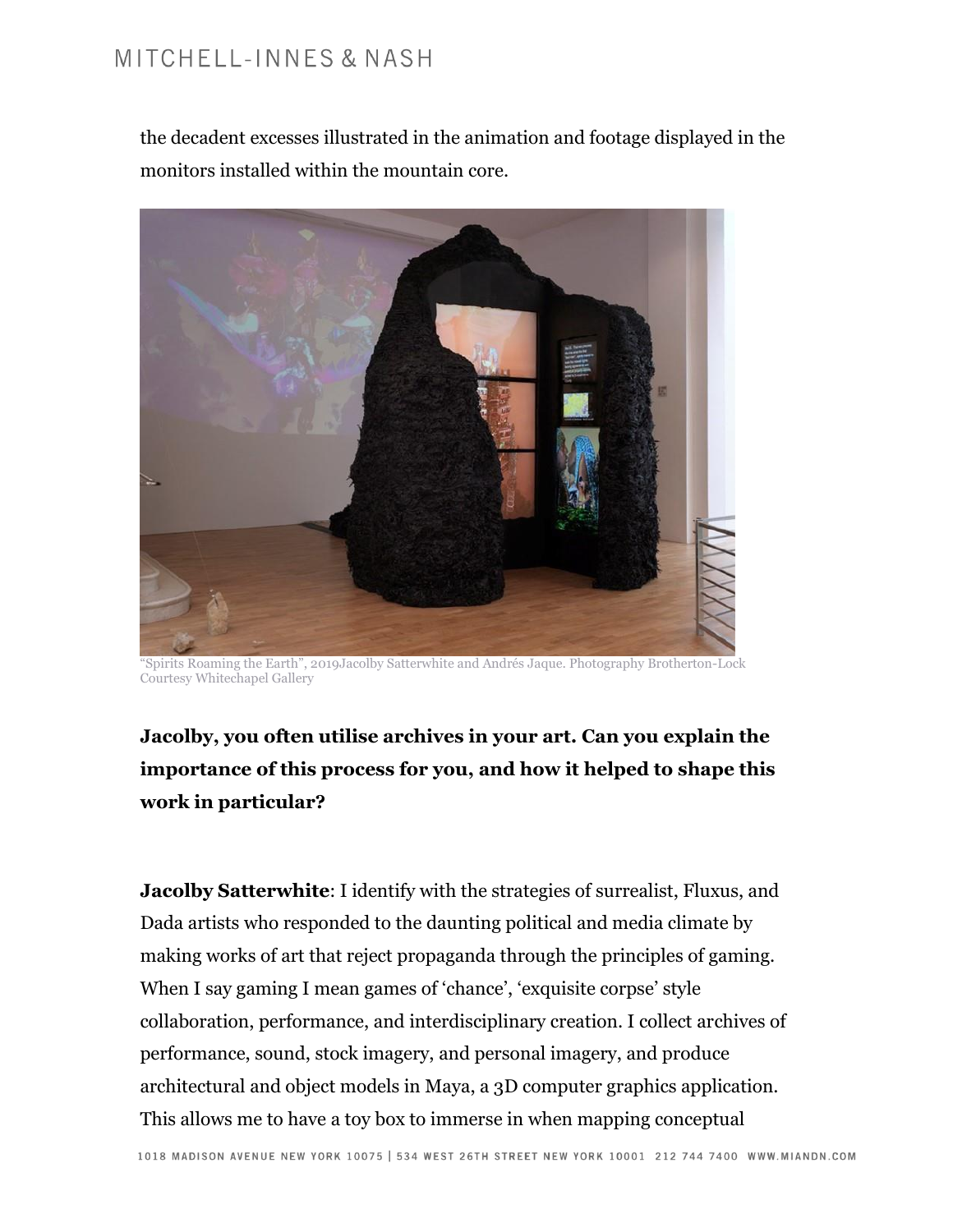constellations to reveal what Andrés likes to call 'the engagement between environmental, social, and political' and how they spark forms that reveal greater truths.

#### **Can you explain your interest in Grindr and how this research informed the work?**

**Jacolby Satterwhite:** I was solicited by Visionaire and Grindr to do an intervention at the Standard Hotel a few years ago and it forced me to take an artistic distance and analyse what it really was. I realised I was funded by a corporation to create a film and digital art installation inside of a hotel that gentrified the queerhood Meatpacking District. My reaction involved wallpapering the entire room with 3D renderings of an imagined cruising site in Central Park and making it a performance studio for people to transgress and perform in. The party lasted from 7pm till 8 am in the morning, green screen ripped to shreds, but I had around 10 hours of documentation of vast array of New York darlings being drugged out, drunk, and queer for the camera. That archive of transgression has been utiliaed as a texture in my work for the past few years.

**Your late mother Patricia is a constant presence throughout your work. How did she influence this piece, and how does she tie in with the ideas of it?**

**Jacolby Satterwhite:** My mother is a primary case of what happens in the modern world when capitalism and media drive someone into mental chaos. Her body of architectural and utilitarian drawings are proposals for a practical future. Since she was the queen of double entendres within her writing, drawing, and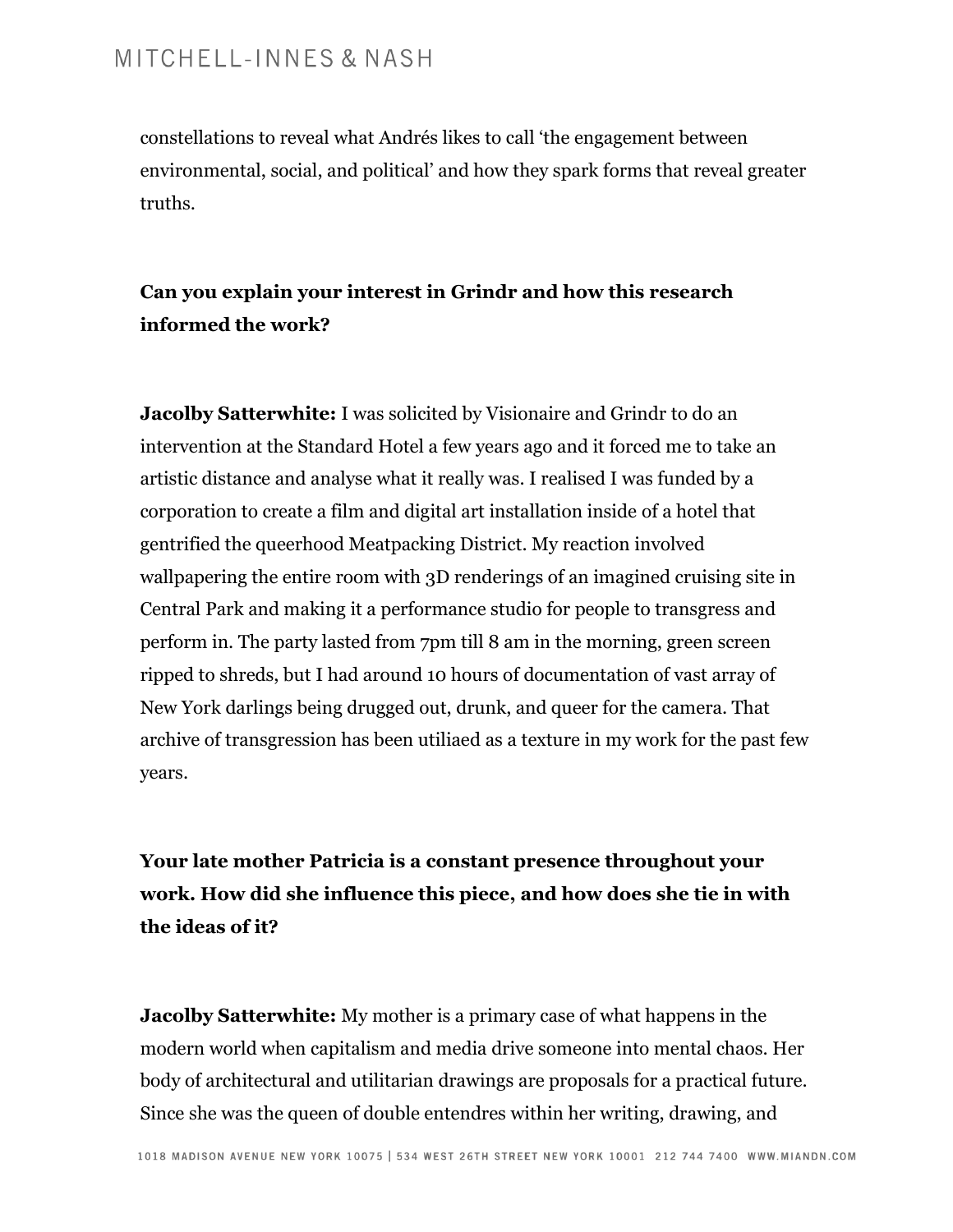singing language, I thought it was an obvious choice to have her music score the installation at Whitechapel Gallery.



"Spirits Roaming the Earth", 2019Jacolby Satterwhite and Andrés Jaque. Photography Brotherton-Lock Courtesy Whitechapel Gallery

**Utopias and dystopias play an important role in both of your practices. That's something that becomes clear here, as two opposing narratives appear to be in conversation with each other. One is a kind of surreal queer utopia, while the other presents factual research around the new sanitised urbanism of New York City, and feels quite dystopian. In an ideal world, what are your hopes for the future?**

**Andrés Jaque:** It is interesting how architects and artists are often expected to produce pure new beginnings or solutions that will provide hope for the possibility that a momentous crisis will disappear in the near future. I really find that problematic. Architects are not balneary providers. The provision of spaces to escape and to avoid the confrontation with reality is what advanced capitalism